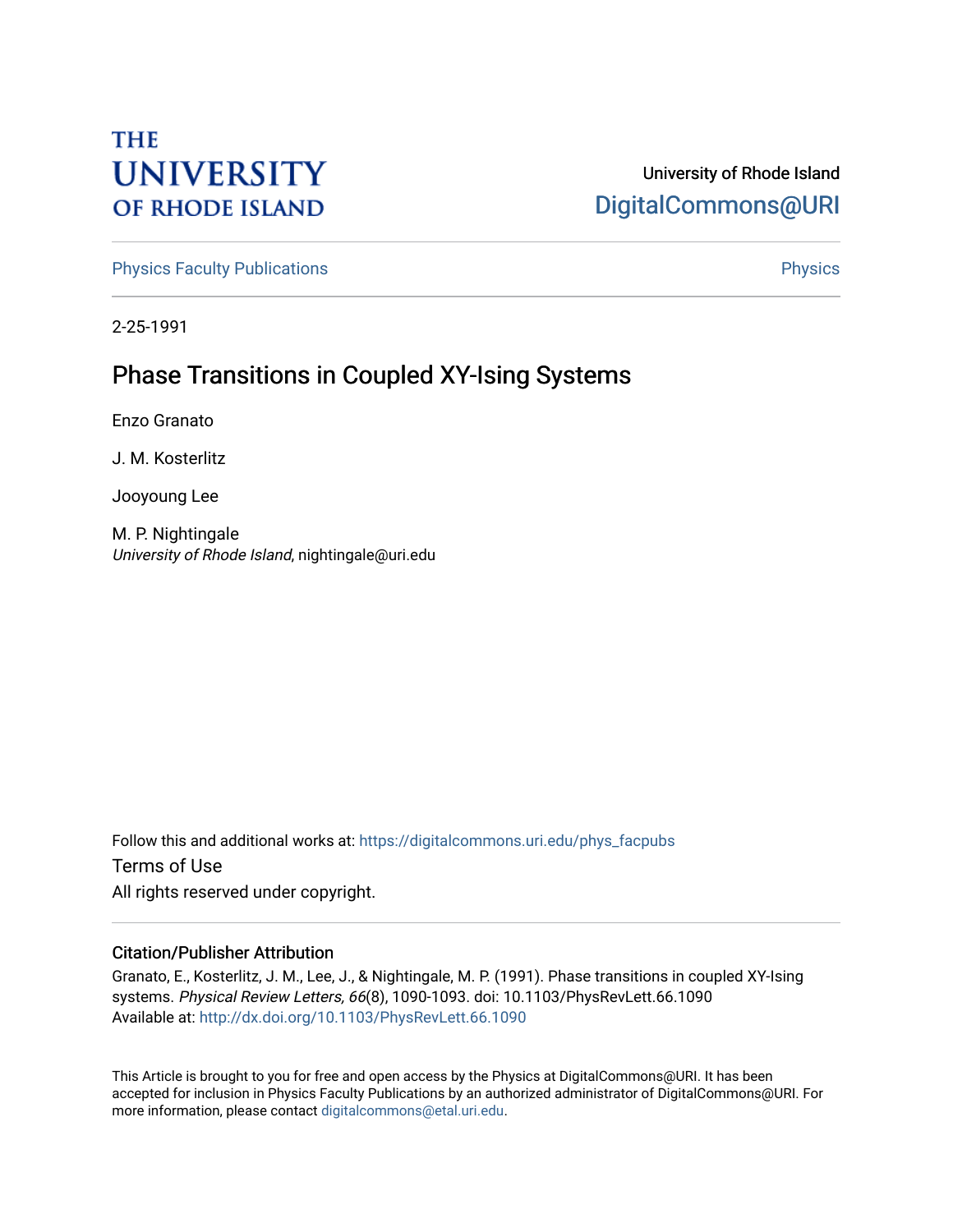#### Phase Transitions in Coupled  $XY$ -Ising Systems

Enzo Granato,  $^{(a)}$  J. M. Kosterlitz, and Jooyoung Lee Department of Physics, Brown University, Providence, Rhode Island 029I2

M. P. Nightingale

Department of Physics, University of Rhode Island, Kingston, Rhode Island 02881 (Received 24 October 1990)

We study the critical behavior of fully frustrated  $XY$  and Josephson-junction systems by means of a coupled XY-Ising model. From Monte Carlo and transfer-matrix calculations, we find separate XY and Ising and first-order transitions, depending on the parameters. In addition, a line of continuous transitions is found, with simultaneous loss of  $XY$  and Ising order and novel critical behavior. This result is supported by Monte Carlo simulations of frustrated  $XY$  models on square and triangular lattices.

PACS numbers: 75.40.Mg, 64.60.Cn

Models containing both continuous  $U(1)$  and discrete  $Z_2$  symmetry can give rise to interesting and unusual critical behavior. In general, one expects one of three scenarios: Transitions of the Ising and  $XY$  types occur at diferent temperatures or at the same temperature in a decoupled fashion, or else, in the case of strongly coupled excitations, a single transition in a different universality class. The nature of this single transition is one of the most important issues but is also less amenable to numerical or analytical approaches. A prototype of this system is a fully frustrated (FF)  $XY$  model on a triangular or a square lattice. This system has attracted great attention in recent years, <sup>1-15</sup> as it can be physically realized as a Josephson-junction array of large capacitance in a perpendicular magnetic field corresponding to a half-flux quantum per plaquette. The model is defined by the Hamiltonian

$$
H/kT = -\sum_{ij} J_{ij} \cos(\theta_i - \theta_j) , \qquad (1)
$$

where  $J_{ij} = \pm J$  ( $J > 0$ ) for i,j nearest neighbors subject to the constraint that the gauge-invariant product of  $J_{ii}$ around a plaquette is negative. For the square lattice, this can be accomplished by ferromagnetic horizontal rows and alternating ferromagnetic and antiferromagnetic columns and for the triangular lattice by isotropic antiferromagnetic couplings. This leads one to frustration and a double degeneracy in addition to the degeneracy due to the continuous symmetry.

From renormalization-group ideas and universality, it is quite natural to expect that the critical behavior of the FF  $XY$  model, arising from the interplay between  $XY$ and Ising-like excitations, could be described by a coupled AV-Ising model. In fact, a Ginzburg-Landau free energy of the FF  $XY$  models<sup>4,6-8</sup> and renormalizationgroup analysis leads one to consider a coupled  $XY$ -Ising model of the form<sup>8,1</sup>

$$
\frac{H}{kT} = -\sum_{\langle ij \rangle} \left[ (A + B\sigma_i \sigma_j) \cos(\theta_i - \theta_j) + C\sigma_i \sigma_j \right], \quad (2)
$$

where  $A$ ,  $B$ , and  $C$  are effective couplings depending on the initial values of the parameters in the Ginzburg-Landau free energy.<sup>16</sup> As a consequence, the square and riangular FF XY models<sup>17</sup> can be considered to be at different initial points in the parameter space of the same model of Eq. (2). The isotropic FF  $XY$  models correspond to  $A = B$ , but a generalized version of the FF XY model on a square lattice,<sup>9</sup> where the antiferromagnetic couplings have difterent magnitudes compared to the ferromagnetic ones, corresponds to  $A \neq B$ .<sup>7</sup> An early study of this model<sup>8</sup> revealed a bifurcation point close to  $C = 0$ in the subspace  $A = B$ . For larger positive C there is a double transition with an  $XY$  followed by an Ising as temperature is increased, while if  $C < 0$  there is a single transition with simultaneous loss of  $XY$  and Ising order. An identical topology of the phase diagram has also been found in a generalized Coulomb-gas representation of the FF XY model containing fractional charges.<sup>10</sup> An important feature of the phase structure when  $A = B$  is that Ising disorder induces  $XY$  disorder. In the model of Eq. (2) this can be seen as arising from the special coupling between the variables since a domain wall in the Ising variables leaves the  $XY$  spins uncoupled as  $+\sigma_i\sigma_j = 0$  at a wall. Although physically different, this is similar to the mechanism for a single transition in the FF  $XY$  model.<sup>3</sup> The role played by the fractional corner charges in that model, which, when the walls melt, trigger an unbinding of integer charges destroying  $XY$ order, is played here by the domain wall itself. Our claim is that, in spite of the apparent discrepancies 'between the FF  $XY$  models<sup>1,2</sup> of Eq. (1) and the between the FF XY models <sup>1,2</sup> of Eq. (1) and the<br>Coulomb-gas representation <sup>10,11</sup> of frustrated junction arrays, both can be accommodated in the  $A = B$  subspace of Eq. (2). Changing the temperature in either corresponds to different paths through the same phase diagram. In experiments, positional disorder can lead to a double transition if there is a single one in the ideal system. These transitions, however, will be in different universality classes, as this kind of disorder acts as a ran-

1090 **1991** The American Physical Society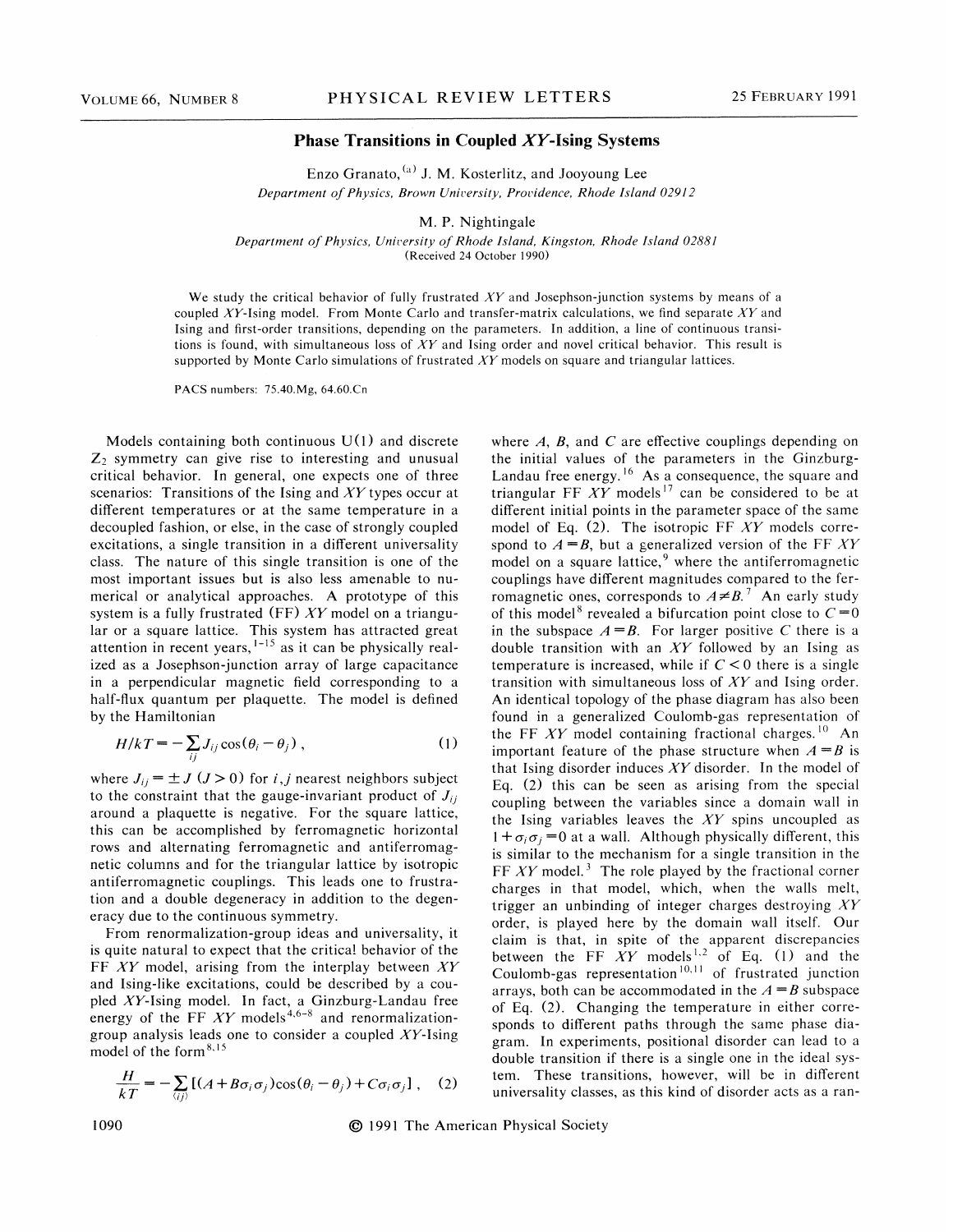dom bond for the Ising and random dipoles for integer charges in the Coulomb-gas representation. '

In this work we report the results of a detailed study by Monte Carlo (MC) simulations of the critical behavior of the coupled XY-Ising model in Eq.  $(2)$  along the line of single transitions. We have also performed MC simulations of the original FF  $XY$  models of Eq. (1) to compare the critical exponents. The phase diagram obtained by MC simulation is indicated in Fig. 1. We monitor only the Ising variables and find a segment of continuous non-Ising phase transitions starting at P which eventually becomes first order for  $C \ll 0$  at a tricritical point  $T$ . The results suggest a nonuniversal behavior as the exponents associated with the Ising order parameter vary systematically along the line PT. In addition, an evaluation of the central charge  $c$  using a Monte Carlo transfer matrix<sup>19</sup> gives a rather surprising result: c is found to vary from  $c \approx 1.5$  near P to  $c \approx 2$ near  $T$ . For the FF  $XY$  model on a square and a triangular lattice, using the same methods to evaluate the critical exponents, we find these exponents to be in fair agreement with the corresponding ones obtained for the coupled XY-Ising model near P. The central charge of the FF XY model evaluated recently by Thijssen and Knops, <sup>13</sup>  $c=1.66(4)$ , is consistent with the corresponding result for the coupled  $XY$ -Ising model near the bifurcation point.

The simulations were performed employing the standard Metropolis algorithm using small system sizes  $L$  to achieve good statistics. Critical exponents and the location of first-order transitions were obtained from long simulations, typically of  $5 \times 10^6$  MC steps, by means



FIG. 1. Phase diagram obtained from MC simulations. Lines through the data points  $(x)$  are guides to the eyes. Solid and dotted lines indicate continuous and first-order transitions. Arrows indicate the known critical couplings for the Ising and  $XY$  models. Inset on left: Finite-size scaling of free-energy barrier  $\Delta F_E$  at a first-order point.

of the histogram method<sup>20</sup> and the finite-size scaling analysis of Lee and Kosterlitz  $(LK)$ .<sup>21</sup> We also compared our results with those derived by applying the cumulant method<sup>22</sup> and found fair agreement.

The LK method is particularly suited to studying temperature and field-driven first-order transitions by a finite-size scaling analysis of the barriers between difrerent phases at the transition. At a temperature-driven first-order transition, the free-energy barrier  $\Delta F_E$  between ordered and disordered states is obtained from the energy histogram  $N(E; A, C, L)$  as the height of the peak in  $-\ln N(E)$ . At a first-order transition  $\Delta F_E$  is a monotonically increasing function of  $L$  and we show the results for  $A = 6.5$  in an inset of Fig. 1. As we move along the transition line towards  $P$ , this peak becomes lower and disappears at  $T$ . We identify this as a tricritical point but this may overestimate the range of continuous transitions since the absence of a peak in systems of limited size does not exclude a very weak first-order transition.

Along the segment  $TP$ , we assume that the transition is continuous and, in principle, there are two sets of exponents to be determined since there are both Ising and  $XY$  variables. We are able to estimate only those associated with the former to any degree of accuracy and they are obtained from the histogram of Ising magnetization m. The corresponding free-energy barrier  $\Delta F_m$  between *m*. The corresponding free-energy barrier  $\Delta F_m$  between<br>the bulk states  $\pm m$  increases as  $L^{1/\nu}$  for  $L < \xi$  in the ordered state and decreases to zero in the disordered state. This change of behavior can be used to accurately determine the critical values of  $A$  and  $C$ . More importantly, the exponent  $v$  can be determined from  $S$  $=\partial \Delta F_m/\partial C \approx L^{1/\nu}$  without a precise determination of the critical parameters. This is a strength of the LK method as it yields v from a one-parameter fit<sup>23</sup> in contrast to most earlier MC analyses<sup>1,2</sup> which involve fitting at least two. We identify  $v \neq 1$  as a single transition since, if the Ising and  $XY$  transitions are separate or decoupled,  $v=1$  at the Ising transition. We were unable to obtain meaningful results for the helicity modulus near the transition so the line  $XYP$  in Fig. 1 is an interpolation from the known position in the phase with  $m = 1$ . We identify P as the bifurcation point but cannot exclude the possibility of a short segment of single decoupled transition with  $v=1$  to the left of P. The exponent  $2\beta/\nu$  is obtained from the L dependence of the peak separation in the histogram of  $m$  which scales as  $L^{-\beta/\nu}$  at criticality, although this is subject to larger uncertainties than  $v$ . Our estimates of the Ising exponents v and  $2\beta/\nu$  are plotted in Fig. 2 along the line PT. It is clear that these differ from the pure Ising values and seem to vary systematically on the transition line indicating nonuniversal behavior. We have also made an independent study using the cumulant method<sup>22</sup> and find consistency.<sup>15</sup>

In order to compare the result for the critical ex-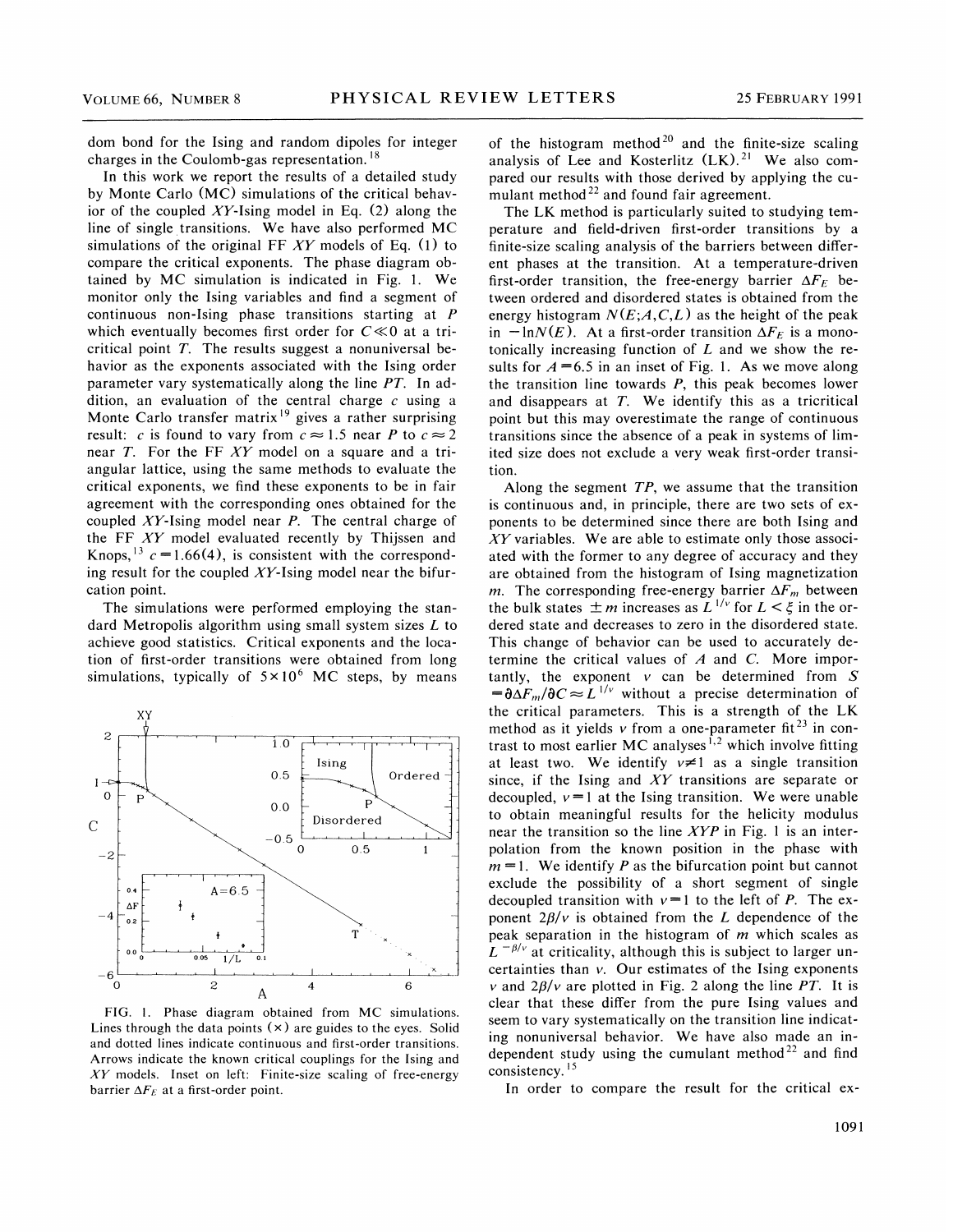

FIG. 2. Critical exponents obtained from a finite-size scaling of  $\Delta F_m$  on lattices of size  $10 \le L \le 30$ . Horizontal arrows correspond to known results and the vertical arrow indicates the estimated location of the bifurcation point in Fig. 1.

ponents of the coupled  $XY$ -Ising model near the bifurcation point with those of the  $FF$   $XY$  model, we used the same methods to evaluate the Ising-like critical exponents for the triangular and the square lattices.<sup>24</sup> Figure 3 shows the result of a finite-size scaling analysis of  $S = \partial \Delta F_x / \partial J$  for both cases.  $\Delta F_x$  was obtained from histograms of the staggered chirality order parameter  $\chi^{2,3}$ A small curvature is still observed even for the largest system sizes, indicating that correction to scaling is still important. However, if one estimates the exponents from the largest sizes, one obtains  $v=0.83(4)$ ,  $2\beta/v = 0.28(4)$  (triangular) and  $v = 0.85(3)$ ,  $2\beta/v$  $=0.31(3)$  (square). Considering the curvature in the data, these can be considered to be upper bounds to the asymptotic result. Even so, they do difter significantly from the pure Ising exponents and seem to be consistent with the values obtained near the bifurcation point in Fig. 1. Note that the correlation lengths probed in the simulations of the FF  $XY$  models are much smaller than the ones in the coupled  $XY$ -Ising model since the size of the unit cell is larger. Although the exponents for the triangular and the square lattices also seem to agree with each other within the estimated uncertainties, it is perfectly possible that they may eventually differ if simulations are carried out in sufficiently large systems. This nonuniversal behavior of the FF  $XY$  model would be in complete agreement with our findings for the coupled  $XY$ -Ising models.

Additional information on the nature of the critical behavior on the line  $PT$  is provided by the central charge  $c$  which, to be consistent with varying exponents,<sup>2</sup> must obey  $c \geq 1$ . Preliminary investigations, using MC



FIG. 3. Finite-size scaling of the peak position  $\chi^2$  and  $S = \partial \Delta F_x / \partial J$  from the histogram of the chirality  $\chi$  for the quare ( $\Box$ ) and the triangular ( $\triangle$ ) FF XY models. Solid lines are least-squares fits to  $L > 10$  data.

transfer-matrix methods<sup>19</sup> on infinite strips of width up to  $L = 16$ , yield the very surprising result that c seems to vary continuously from  $c \approx 1.5$  at P to  $c \approx 2$  at T. This implies that the line  $PT$  cannot be described as a superposition of critical XY and Ising lines with  $c = 1.5$ , as suggested by Foda,  $26$  but this is a completely new effect. The only models where  $c$  is known to vary are models hat do not have a symmetric transfer matrix, e.g., the q-state Potts and  $O(n)$  models with a continuously varyng number of states  $q$  and  $n$ . Unlike in those models, on the line  $PT$  a parameter is changing that does not affect the symmetry. It seems to us that there are three possible explanations: (i) The system is not conformally invariant on the line  $PT$ ; (ii) the result is an artifact of limited strip widths; and (iii) it is a real and interesting eftect. Further investigation is under way.

We note that this variation of  $c$  is entirely consistent with the Zamolodchikov  $c$  theorem<sup>27</sup> which states that there exists a quantity  $c(l)$  such that  $dc(l)/dl \leq 0$  along a renormalization-group trajectory and tends to  $c$  at a fixed point. The model of Eq. (2) may be obtained by adding a relevant term  $h_2 \cos 2(\theta_i - \phi_i)$  to two coupled XY models<sup>7</sup> which implies  $c \le 2$ . If, on the other hand, we start from decoupled critical  $XY$  and Ising models and add a term  $B\sigma_i\sigma_j[1-\cos(\theta_i-\theta_j)]$ , we obtain  $c \geq \frac{3}{2}$  since such a term is irrelevant about the decoupled fixed point for B small.<sup>7,28</sup> Since the true model is at  $A = B$ , this yields the allowed range of  $\frac{3}{2} \leq c \leq 2$ . We finally note that the value of  $c = 1.66$  of Thijssen and Knops<sup>13</sup> for the FF XY model using the same methods is within the allowed range.

We thank R. M. Marinho, 3r., R. H. Swendsen, K.